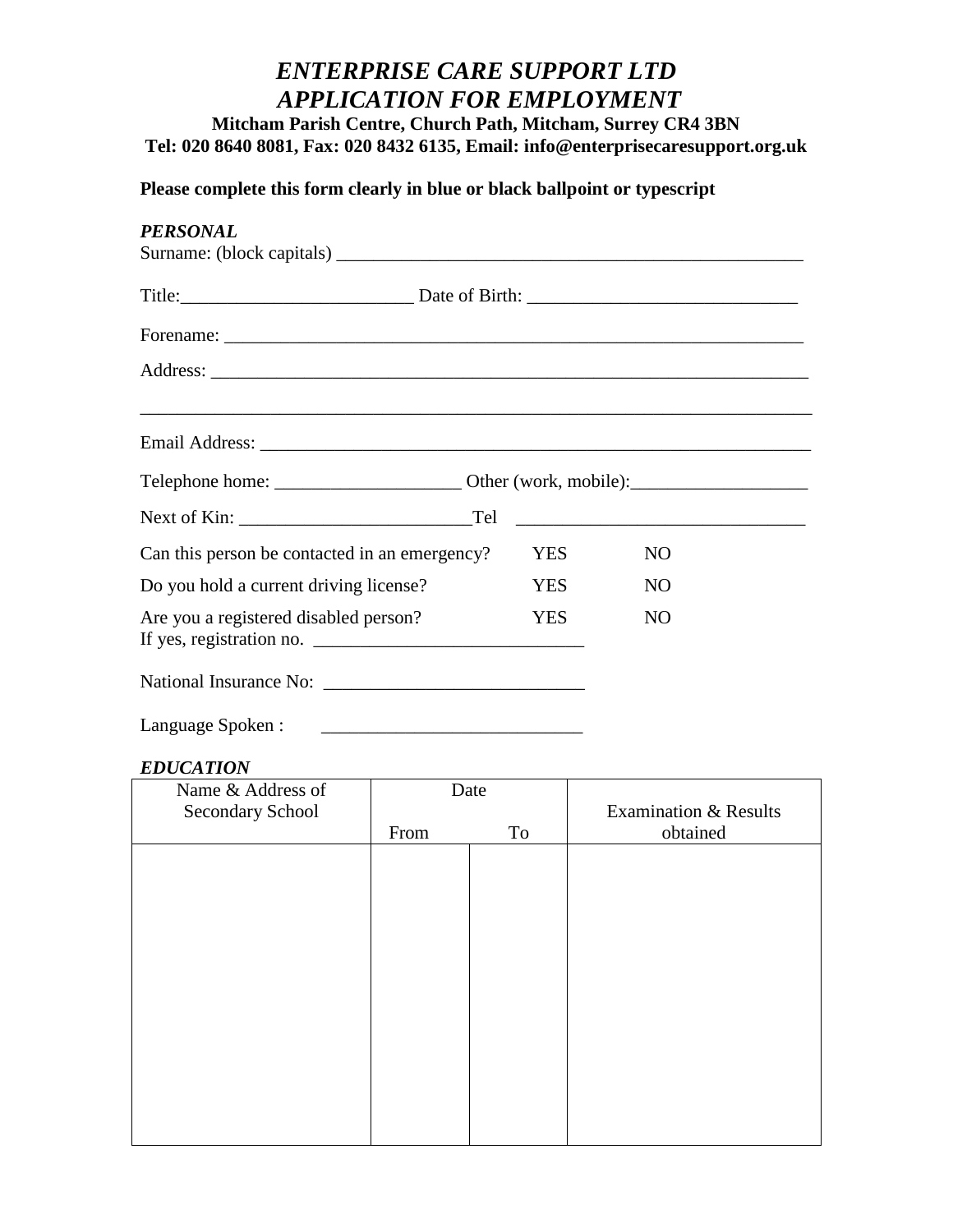# *FURTHER EDUCATION*

| Date                              |      |    |                  |
|-----------------------------------|------|----|------------------|
| College/Polytechnic<br>University | From | To | Course & Results |
|                                   |      |    |                  |
|                                   |      |    |                  |
|                                   |      |    |                  |
|                                   |      |    |                  |
|                                   |      |    |                  |
|                                   |      |    |                  |
|                                   |      |    |                  |

#### *TRAINING*

Please give details of any courses attended, including professional and qualification.

\_\_\_\_\_\_\_\_\_\_\_\_\_\_\_\_\_\_\_\_\_\_\_\_\_\_\_\_\_\_\_\_\_\_\_\_\_\_\_\_\_\_\_\_\_\_\_\_\_\_\_\_\_\_\_\_\_\_\_\_\_\_\_\_\_\_\_\_\_\_\_\_

\_\_\_\_\_\_\_\_\_\_\_\_\_\_\_\_\_\_\_\_\_\_\_\_\_\_\_\_\_\_\_\_\_\_\_\_\_\_\_\_\_\_\_\_\_\_\_\_\_\_\_\_\_\_\_\_\_\_\_\_\_\_\_\_\_\_\_\_\_\_\_\_

Have you any holiday commitments? (give details & dates)

### *MEDICAL*

Do you have any problems with your health? YES NO If yes please give details: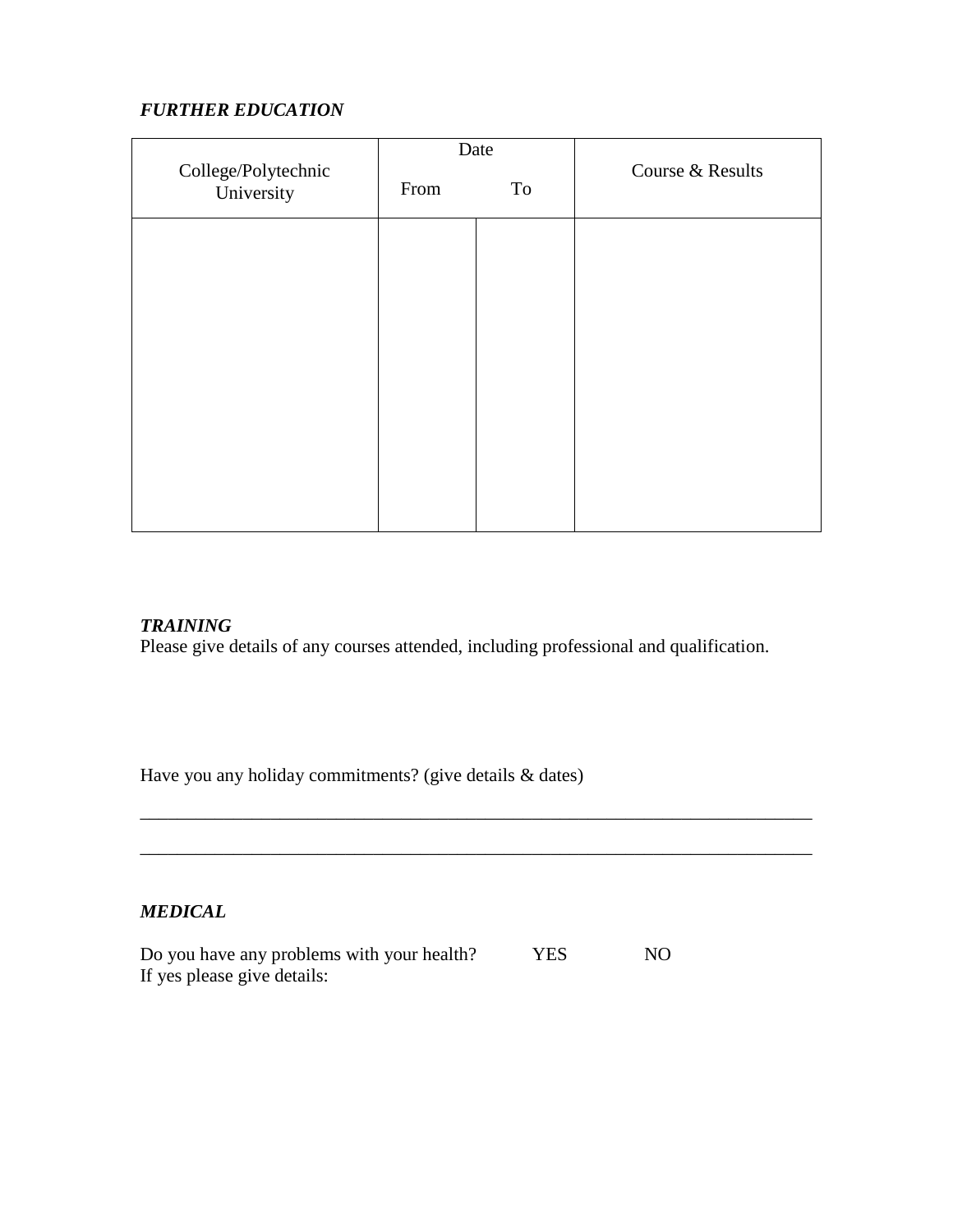# *PREVIOUS EMPLOYMENT – most recent first.*

Position should be listed in chronological order and you should account for any gaps in employment. Students should state any part-time or holiday jobs.

|                   |          | Date |    |        |            |
|-------------------|----------|------|----|--------|------------|
| Name & Address of | Position |      |    | Salary | Reason for |
| Employer          | held     | From | To |        | leaving    |
|                   |          |      |    |        |            |
|                   |          |      |    |        |            |
|                   |          |      |    |        |            |
|                   |          |      |    |        |            |
|                   |          |      |    |        |            |
|                   |          |      |    |        |            |
|                   |          |      |    |        |            |
|                   |          |      |    |        |            |
|                   |          |      |    |        |            |
|                   |          |      |    |        |            |
|                   |          |      |    |        |            |
|                   |          |      |    |        |            |
|                   |          |      |    |        |            |
|                   |          |      |    |        |            |
|                   |          |      |    |        |            |
|                   |          |      |    |        |            |
|                   |          |      |    |        |            |
|                   |          |      |    |        |            |

### *REFERENCES*

Please provide names and addresses of two referees to whom confidential enquires may be made (one should be present or your most recent employer if a student then provide tutors name.

| <u> 1990 - Jan James James James James James James James James James James James James James James James James J</u> |  |
|----------------------------------------------------------------------------------------------------------------------|--|
|                                                                                                                      |  |
|                                                                                                                      |  |
|                                                                                                                      |  |
|                                                                                                                      |  |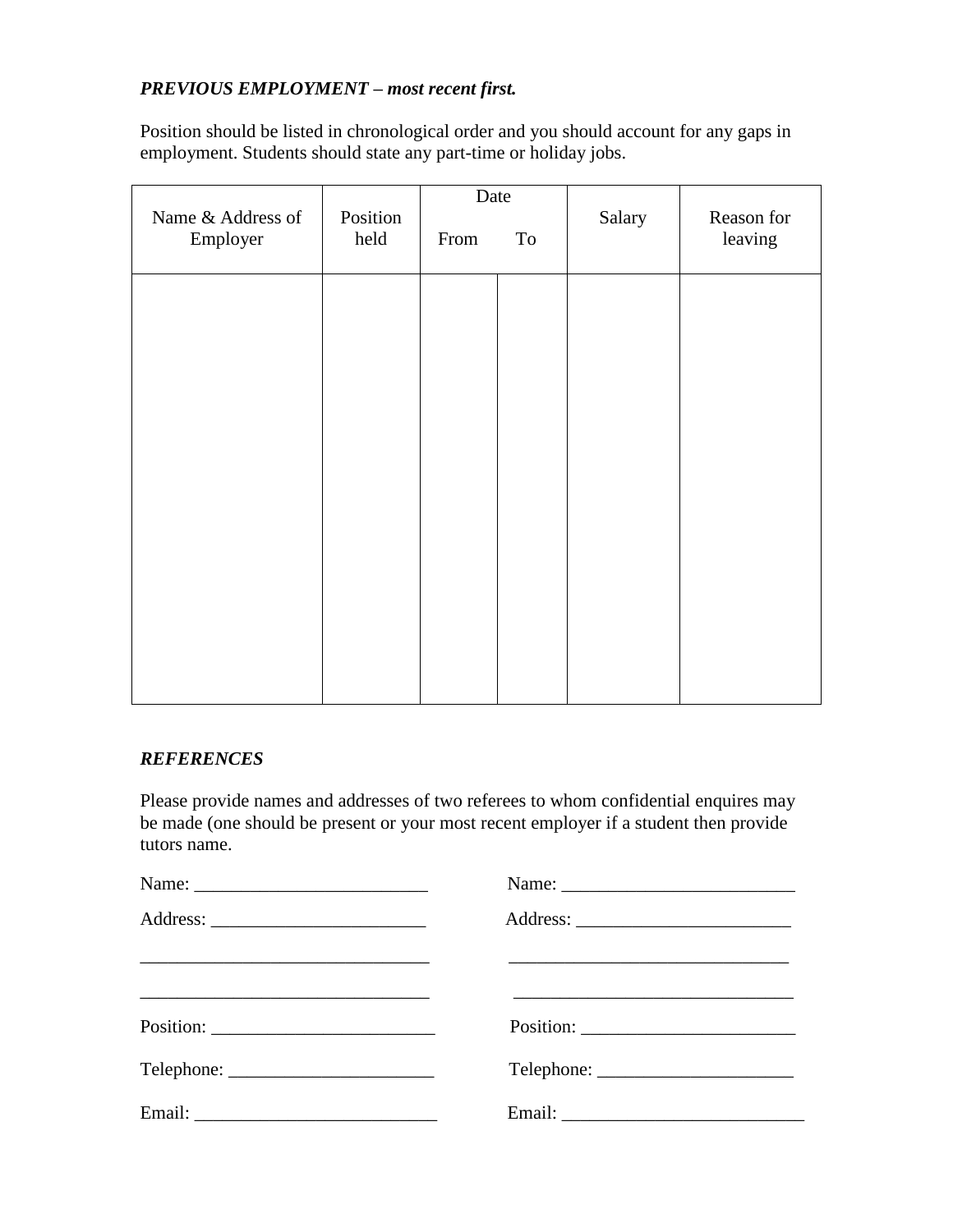### *MISCELLANEOUS*

| Do you have a criminal record? | <b>YES</b> | NO |
|--------------------------------|------------|----|
| If yes please give details:    |            |    |

Other interests and hobbies:

## *SUPPORTING STATEMENT*

The information you provide in this section will be used for short-listing prior to interview. Please refer to the person specification and other information provided when filling in relevant skills, knowledge and experience include those gained outside paid work, for example, through voluntary service as well as during your working life.

You have which make you particularly suited to the post applied for (Please attach additional sheets if required)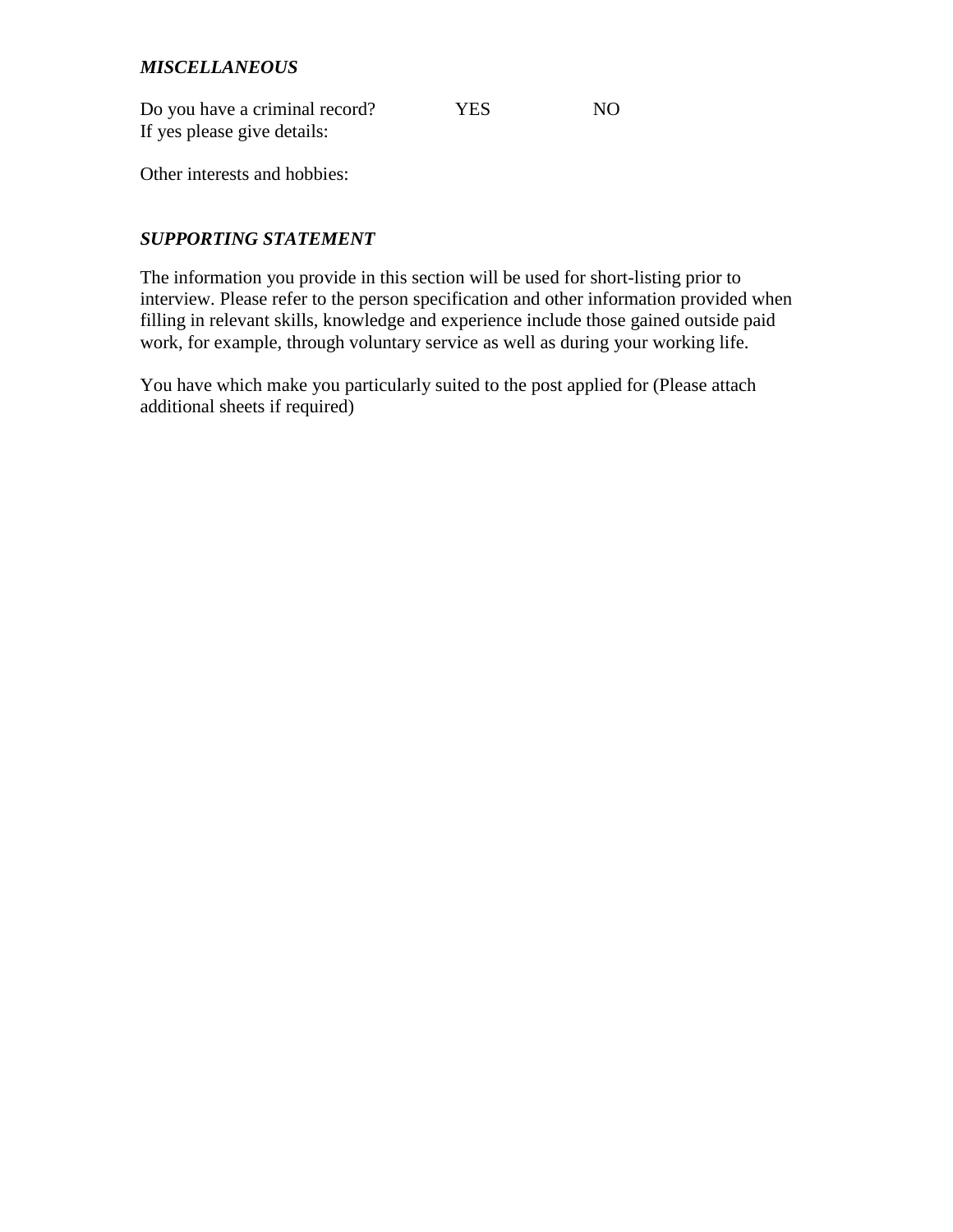# *DECLARATION*

All information given in this application is to the best of belief accurate.

 $Signature:$ 

Date: \_\_\_\_\_\_\_\_\_\_\_\_\_\_\_\_\_\_\_\_\_\_\_\_\_\_\_\_\_\_\_\_\_\_\_\_\_

Please return this form to: Enterprise Care Support Ltd Mitcham Parish Centre, Church Path, Mitcham, Surrey CR4 3BN

The following documents will be required after you have been selected for the position:

- 1. Copies any training certificates obtained
- 2. Proof of identity (Passport/Birth Certificate / Biometric Permanent Residence card (PR card) / UK driving license)
- 3. Two recent passport sized photograph
- 4. Two Proofs of residence (utility bills, bank statement, council tax statement, HMRC letter – must be dated within three months of application)

------------------------------------------------------------------------------------------------------------

5. Proof of National Insurance number.